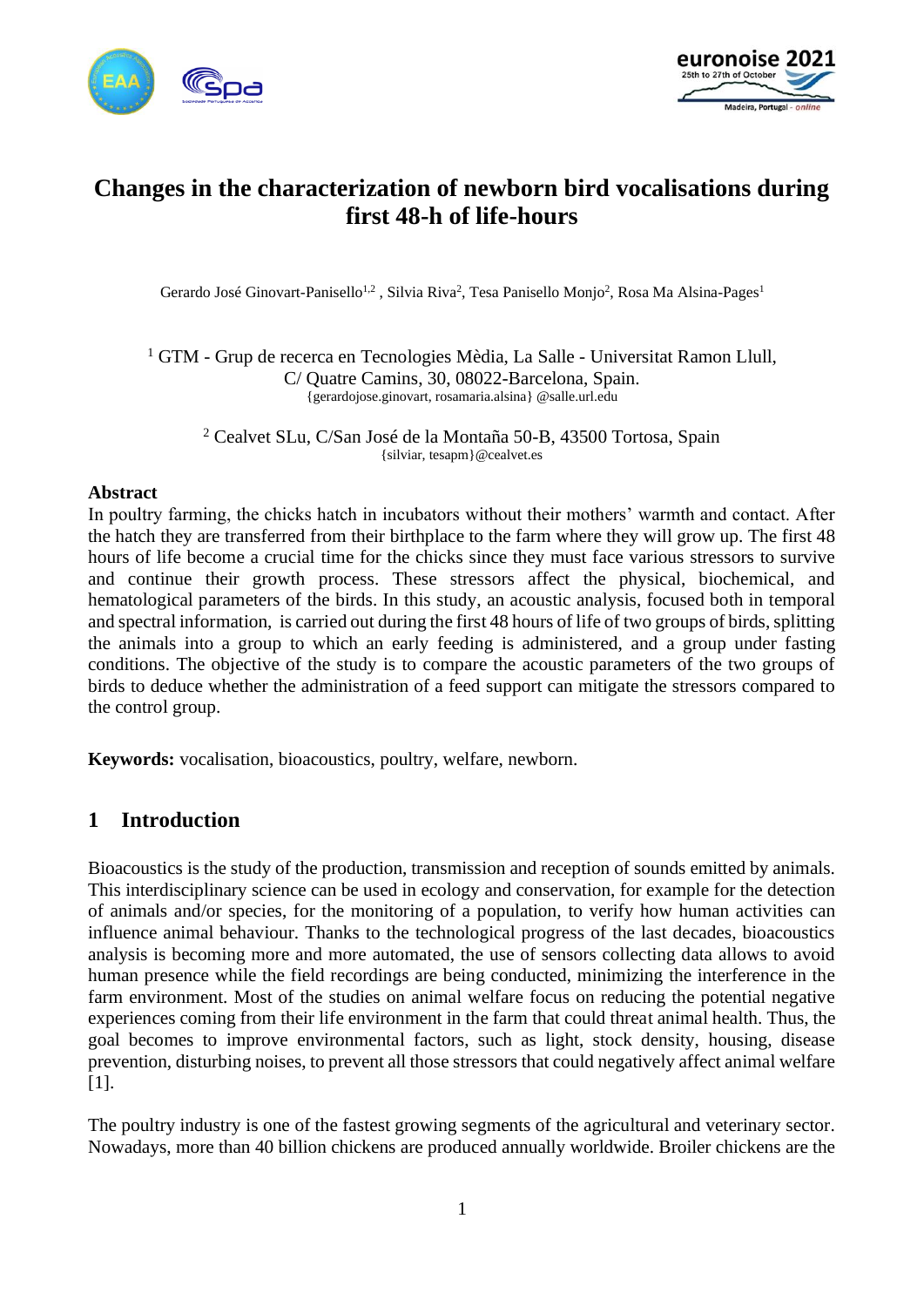

most widely farmed fast growing species, with a stock population density that ranges from 10,000 to 30,000 birds. The substantial change in farming methods from extensive to intensive imposes a number of significant challenges for animal welfare and health, as well as for environmental sustainability and food safety [2].

One of the main and first stressors to which newborn broiler chicks are subjected to is prolonged fasting caused by the routine practices they are subjected to before arriving to their final farm growing location. The "hatch window" is the period in which the eggs of a stock are born, and can last from 24 to 48 hours. Once hatched, the chicks are selected, vaccinated, sexed, sorted and finally transported to the farm [3]. During all these practices, which can not exceed, by law, a period of maximum 72 hours, the chicks do not have access to water and food [3]. Prolonged deprivation of water and food can have long-term negative effects on the health and behaviour of the chick: it can hinder its growth and the correct functional development of the gastrointestinal system [4]. Thus, effective solutions to improve the effects of the lack of water and food should be found, to avoid the negative effects caused by prolonged fasting. A recent innovative method for ensuring nutrition intake from the first hours of life is the administration of hydrated gels that contain a growing variety of nutrients and additives [3].

The objective of this preliminary study is to simulate the fasting of the first two days of life (48 hours) of the newly hatched chicks, and to analyse the first results about whether the administration of the hydrated gel Licuicel® Complex (Cealvet S.L.u), can improve the health and well-being of the birds compared to a fasted control group. For this study, acoustic measurements will be carried out to analyse and compare the difference in acoustic patrons between the two groups and to develop metrics to infer, in an empirical way, the state of health of the animals. In order to have more data available about the chicks evolution, the acoustic study is supported by a haematological analysis.

# **2 Material and Methods**

The study was conducted with 120 newborn broiler Ross 308. The birds were collected at hatching and transported (in one hour) to the study site where they were sorted into two main groups (Control –CON- and Licuicel -LIC-) of three replicates of 20 birds each. A quantity of 0,25 ml of Licuicel  $\circ$ Complex hydrated gel was injected directly into the mouth of the LIC group's chicks. After one more hour of feeding the group, chicks were left in a  $6m<sup>2</sup>$  room until the last 3 hours of the study, when CON group was moved to a similar room for individual recording data with identical equipment. The animal vocalisation collection process was non-invasive, by means of a professional handheld recorder (zoom H5 [5]) sampling at 44,100 Hz and 16 bits resolution connected to a directional microphone Behringer ultravoice XM1800S [6]. Acoustic data was first filtered between 1 - 5 kHz to avoid interferences of other sounds but vocalisation. Windows of 30 minutes of recorded data per class (NewBorn, Control and Licuicel) were manually analysed using PRAAT [7] for pitch detection, and Audacity [8] for spectrogram view and labelling.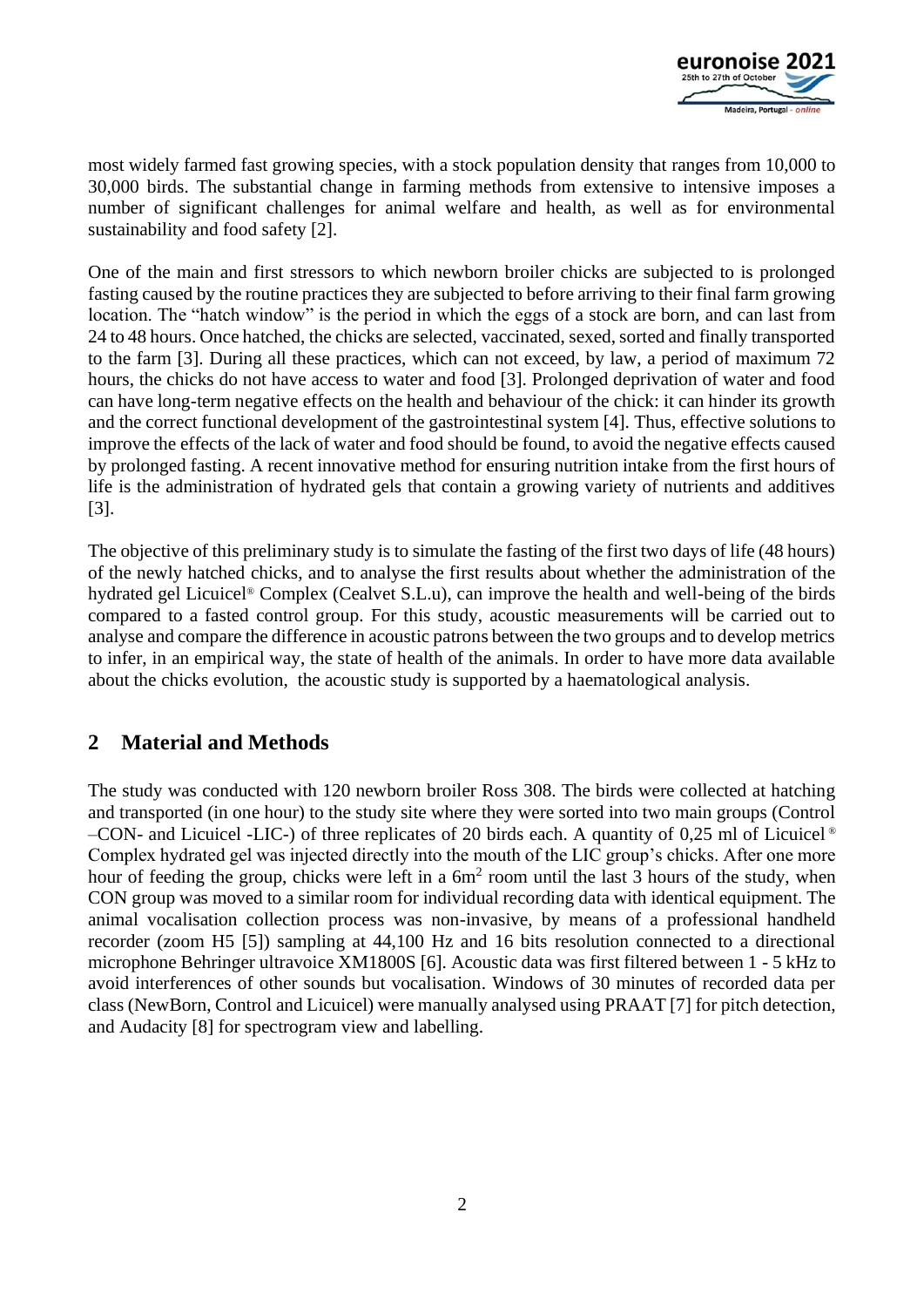



Figure 1 – Experiment setup for the recording campaign of the bird vocalisations.

In order to widen the acoustic study, a haematological analysis was conducted to verify whether the data obtained at blood level could support the results of the analysis of the acoustic recordings, and thus deduce the health conditions of the chicks. At 48 hours of age, the chicks were transferred to a blood extraction center, the Cesac, in Reus (Spain), and blood samples were sent to the Echevarne Laboratory, in Barcelona (Spain), where haematological parameters, like the haematocrit (HCT), the haemoglobin, and the count of the different types of leukocytes, were analysed.

## **3 Acoustic Vocalization**

Three visual analyses of spectrograms have been performed to detect visual differences in spectrotemporal vocalizations. Figure 2 shows three examples of the most common pattern of vocalisation for each class. Newborn and Control vocal pattern present similar results in frequency range and shape, even so control is a bit shorter in vocal duration. In contrast, Licuicel spectral pattern has a reduced frequency range compared to the others, and it also present the longest durations.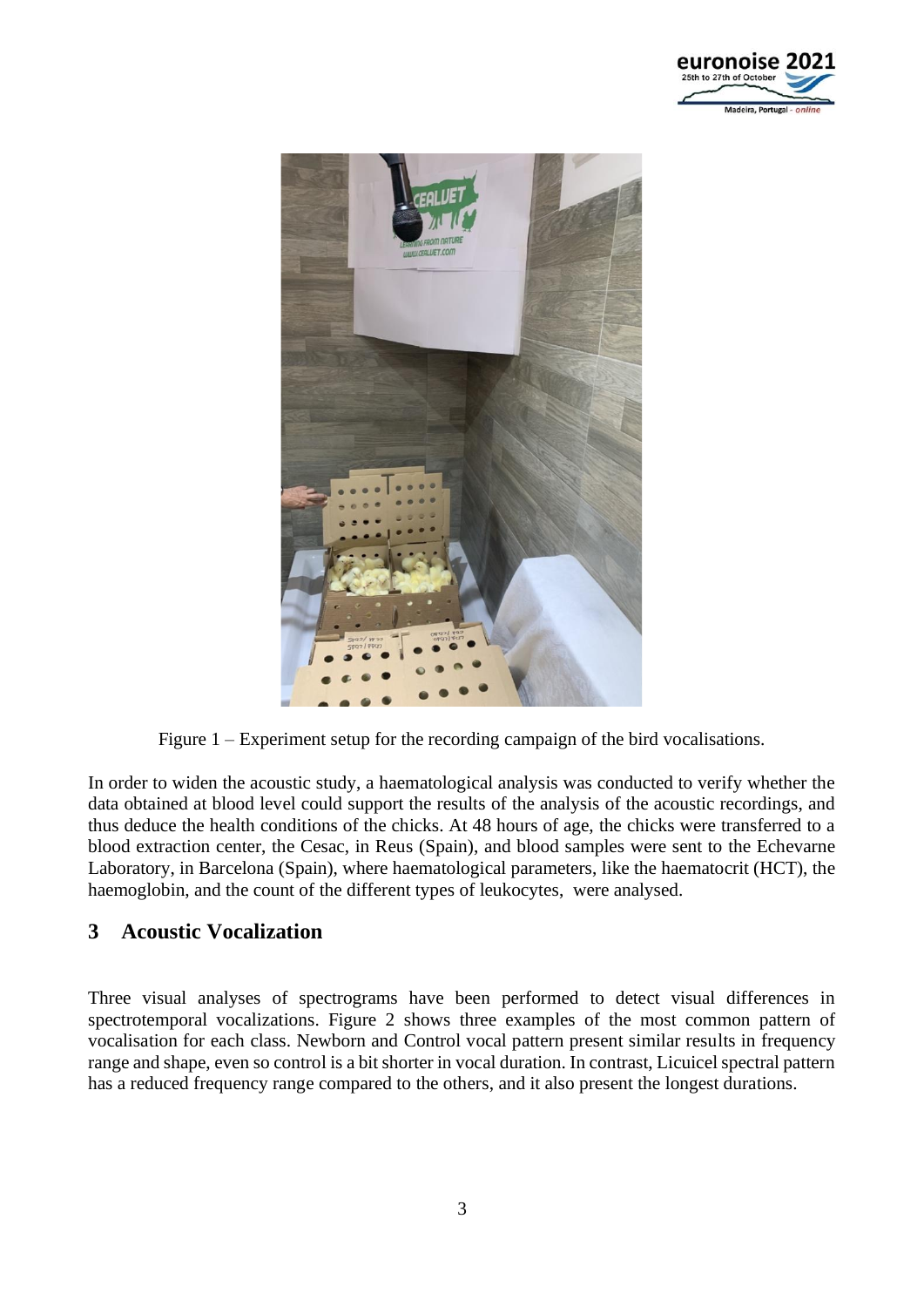



Figure 2 – Spectrogram of the three types of vocalizations.

Listening to the raw filtered audio of NB and LIC apart from hearing the vocalisations of the birds, the noise of the wing flapping and chick movement were usually heard and detected indicating activity versus the CON audio files where vocalisation was the predominant audio identification.

# **4 Acoustic Parameters Evaluation**

Fast temporal repetitions of birds' vocalisations can be an indicator of stress according to [9]. Curtis et al., use an indicator of high number of vocalisations repetitions (from 160 to 250 vocalisations in 45 minutes) to detect a stressful condition [7]. In previous studies [10] a correlation has been found between maximum frequency vocalisation and food intake. Indicating that animals are better fed when frequency vocalisation evaluated is lower. Moreover, maximum peak frequencies of all the entire production cycle are found during the first three days of life on farm, when animals are stressed due to the transport and the new location adaptation. High pitch value are present together with high max frequency and are also indicators of stress.

By studying the pitch and number of vocalisation parameters, we have drawn a preliminary holistic view of the stress and well-being of the birds under test.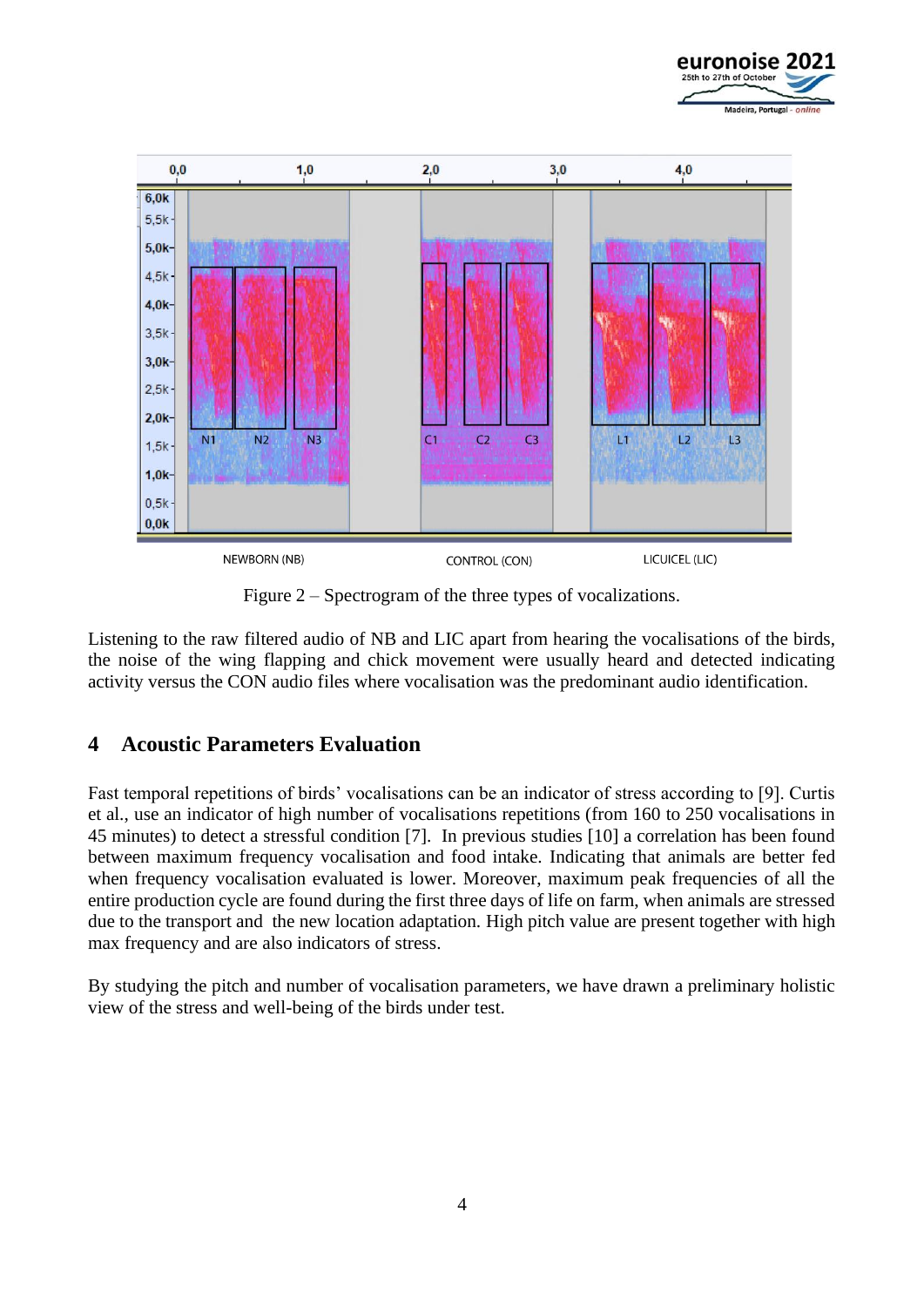

| <b>Block</b>   | <b>Mean Pitch</b> | Mean Pitch | <b>Mean Pitch</b> | Num vocal     | Num vocal      | Num vocal  |
|----------------|-------------------|------------|-------------------|---------------|----------------|------------|
| Num            | $NB$ (Hz)         | CON(Hz)    | $LIC$ (Hz)        | $NB$ in $10s$ | $LIC$ in $10s$ | CON in 10s |
|                | 3589.5            | 3432.39    | 3293.02           | 35            | 34             | 29         |
| 2              | 3583.63           | 3586.87    | 3265.18           | 34            | 30             | 38         |
| 3              | 3606.46           | 3545.77    | 3301.75           | 34            | 26             | 31         |
| $\overline{4}$ | 3553.87           | 3564.43    | 3358.97           | 28            | 31             | 38         |
| 5              | 3441.61           | 3573.01    | 3351.18           | 31            | 37             | 36         |
| 6              | 3563.73           | 3800.23    | 3571.18           | 32            | 31             | 39         |
| 7              | 4003.34           | 3715.37    | 3332.64           | 21            | 31             | 37         |
| 8              | 3484.43           | 3765.64    | 3432.36           | 27            | 33             | 48         |
|                |                   |            |                   |               |                |            |
| Mean           | 3603.32           | 3622.96    | 3363.28           | 30            | 32             | 37         |

Table 1 – Acoustic parameters extracted at 48h of study life.

In Table 1 shows the comparison between mean pitch frequencies and number of vocalisations in ten seconds per each class. In terms of maximum vocal frequency, no clear difference (19 Hz) is observed between NB and CON. Whereas there is a reduction of an average of 240 Hz in main vocalisation frequency of the animals under treatment. In reference to the temporal repetition of the vocalisations, there is an increase of number of repetitions in respect to the NB, while the animals without treatment vocalise in average five more times than the ones with Licuicel, which have only two more vocalisation in average.

# **5 Haematological Analysis**

The results obtained from the haematological analysis highlight two parameters that were statistically significant, and that may be correlated to the acoustic data obtained. These parameters are the haematocrit value and the monocytes count (see Table 2).

The haematocrit values obtained in the LIC group are lower than those of the CON group. These results follow those obtained by [11], which suggest that water deprivation, resulting in dehydration, causes changes in blood parameters, particularly in haematocrit values, which increase abnormally when the animal is not able to maintain homeostasis.

The monocyte count of our study appears to be higher in LIC group than in the CON group. Pires et al. [12] contribution is aligned with that result; chicks under prolonged fasting had a lower percentage of monocytes than chicks fed immediately after hatching. The type and intensity of the immune response depends on the type and duration of stress, the age at which the stress is caused, and the degree of fasting [12]. Therefore, the stress caused by prolonged fasting causes a significant reduction in the number of monocytes compared to chicks that have access to a nutritional source right after birth.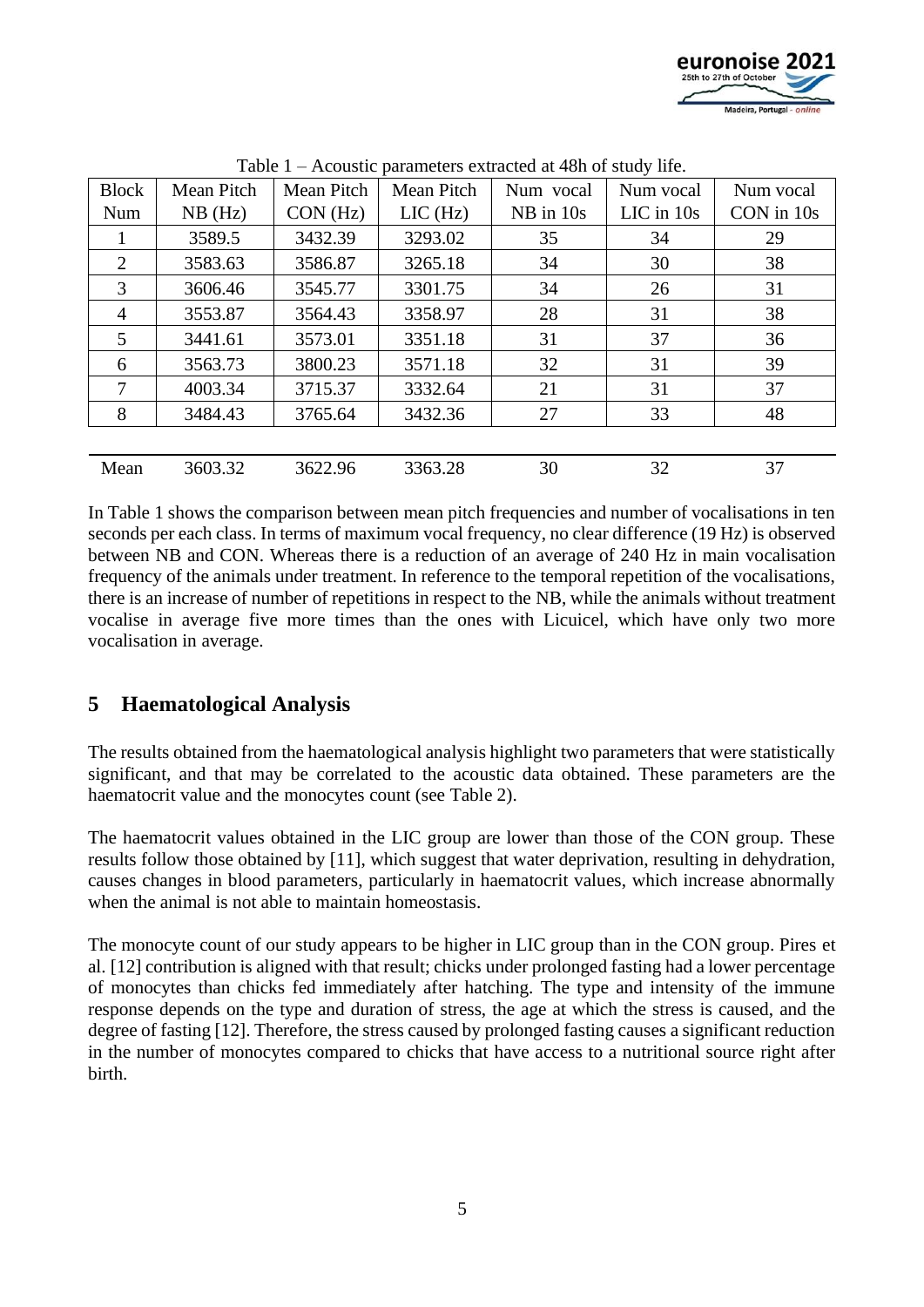

| $1$ avic $2 - 1$ racinatological Afranysis |             |             |         |  |  |  |  |
|--------------------------------------------|-------------|-------------|---------|--|--|--|--|
| Parameter                                  | Mean in CON | Mean in LIC | P value |  |  |  |  |
| Monocytes $(\% )$                          | 1.4667      | 3.1786      | 0.0038  |  |  |  |  |
| Monocytes MM $(\mu L)$                     | 281.6000    | 540.4286    | 0.0067  |  |  |  |  |
| Haematocrit (%)                            | 37.0333     | 34.8571     | 0.0343  |  |  |  |  |

Table 2 – Haematological Analysis

# **6 Conclusions and Future Work**

LIC group analysis, with the birds fed with the hydrated gel Licuicel® Complex, present indicators that show some stress reduction, according to both the acoustic and haematological analysis. The acoustic descriptors corroborate the differences in the visual spectrogram vocalisation pattern analysis. The LIC group shows a reduction of the pitch frequency when compared to the other groups. The number of vocalisations is very similar to the Newborns, maintaining the same call frequency compared with the Newborns that are not dehydrated.

The results obtained from the haematological parameters confirm a stress reduction of the LIC group's chicks compared to those of the CON group. The lower haematocrit values of the treated group indicate a lower level of dehydration, therefore a more efficient maintenance of the homeostatic balance. Also, the monocyte count, whose higher numbers in the LIC group suggest a lower stress state compared to CON group, is also in agreement with the acoustic parameters.

This study has worked with a small dataset, analysed manually. In future, an automatic algorithm based on artificial intelligence will be used to analyse the entire raw acoustic data to widen the focus of the analysis and improve the accuracy of the results. In addition, more acoustic descriptors will be tested to develop other acoustic descriptors that indicates stress of the animals.

# **Acknowledgements**

The authors would like to thank Avigan Terralta S.L. for the supply of the chicks. This research has been co-financed by CEALVET S.L.u. and grant EUROSTARS E114423 – ITAM.

# **References**

- [1] Mcloughlin, M. P., Stewart, R., & McElligott, A. G. (2019). Automated bioacoustics: methods in ecology and conservation and their potential for animal welfare monitoring. *Journal of the Royal Society Interface*, *16*(155), 20190225.
- [2] Fontana, I., Tullo, E., Butterworth, A., & Guarino, M. (2014). Broiler vocalisation to predict the growth. *Proceedings of Measuring Behaviour, Wageningen, The Netherlands*.
- [3] Riva, S., Panisello, T. (2020). The importance of early nutrition in broiler chickens: Hydrated gels enriched with nutrients, an innovative feeding system. *Animal Husbandry, Dairy and Veterinary Science*.